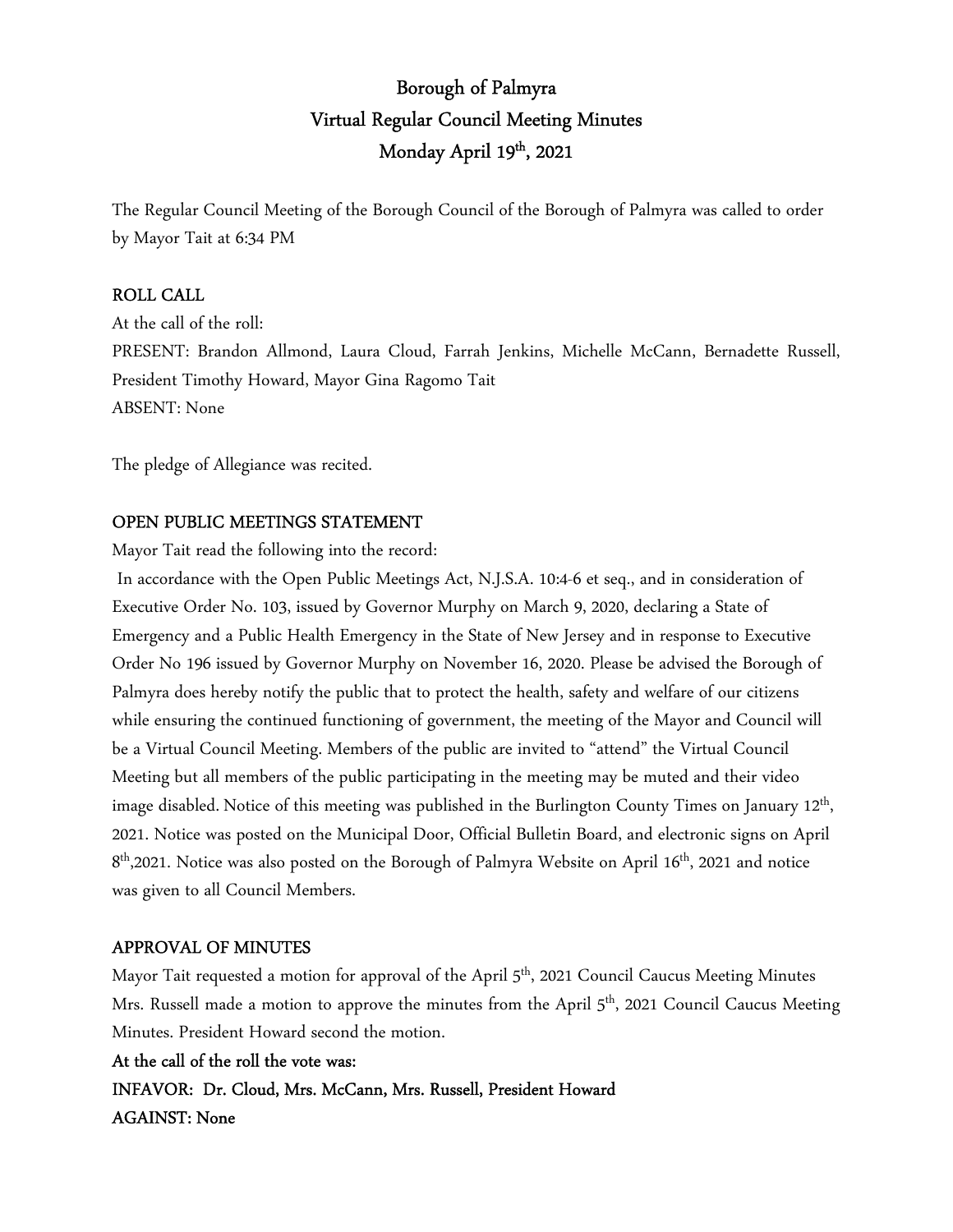# Abstain: Mr. Allmond, Mrs. Jenkins Motion Carried

# **CORRESPONDENCE**

Municipal Clerk, Ms. Jackson acknowledged the following correspondence received: Thank- Card – George Moore Letter- Dan Lambe, President Arbor Day Foundation

# REDEVELOPMENT

#### Rt. 73 South Redevelopment Area- Update

Mr. Brewer indicated the ordinance on the agenda tonight, for first reading, is for the PILOT, a financial agreement, for one warehouse in the Redevelopment area. Mr. Rosenberg indicated they are working on the revised redevelopment agreement, given the current circumstances, and noted they would like to schedule a special meeting for next Monday April 26<sup>th</sup>, 2021 for the execution and authorization of an amended redevelopment agreement and the authorization and execution of a bifurcated redevelopment agreement, dealing with parcel number 1 which comprises the 700 sq ft. warehouse building and the affordable housing element of the redevelopment project. Mr. Rosenberg noted they need to be approved by resolution, which Mr. Brewer will be preparing for the special meeting. Mr. Gural stated the ordinance on the agenda tonight for introduction is to authorize the execution of the PILOT for the warehouse. Mr. Gural introduced Jennifer Edwards of Acacia Financial, the borough's financial consultant. Mr. Gural indicated that over the life of the PILOT the Borough is guaranteed to receive more than 40 million dollars and that is only on the 700 sq ft warehouse portion of the redevelopment project.

Outlaw Training & Fitness/620-622 Highland Ave Redevelopment Project – Update

Mr. Brewer stated the valuation trial was scheduled for today but has however been adjourned until August of 2021. He indicated when the specific date is determined he will let the governing body know. Mr. Gural indicated he had nothing new to report.

Redevelopment Study Block 80 Lot 6, former Knights of Columbus property- Update Mr. Gural stated he was aware that Seabox purchased the building, and he would be reaching out to see what their plans were.

# PROFESSIONAL UPDATES

#### William Kirchner, ERI

Mr. Kirchner indicated that they have completed the installation of the gravity-controlled storm drain in the southernmost section of the project between VanSant and Delaware Avenue without many issues. Mr. Kirchner indicated they are working on the curbing, aprons, sidewalks, and handicap ramps from Van Sant to Cinnaminson Avenue. Mr. Kirchner indicated the work is progressing well and he is pleased with the quality of the construction. Mr. Kirchner indicated we are on schedule and the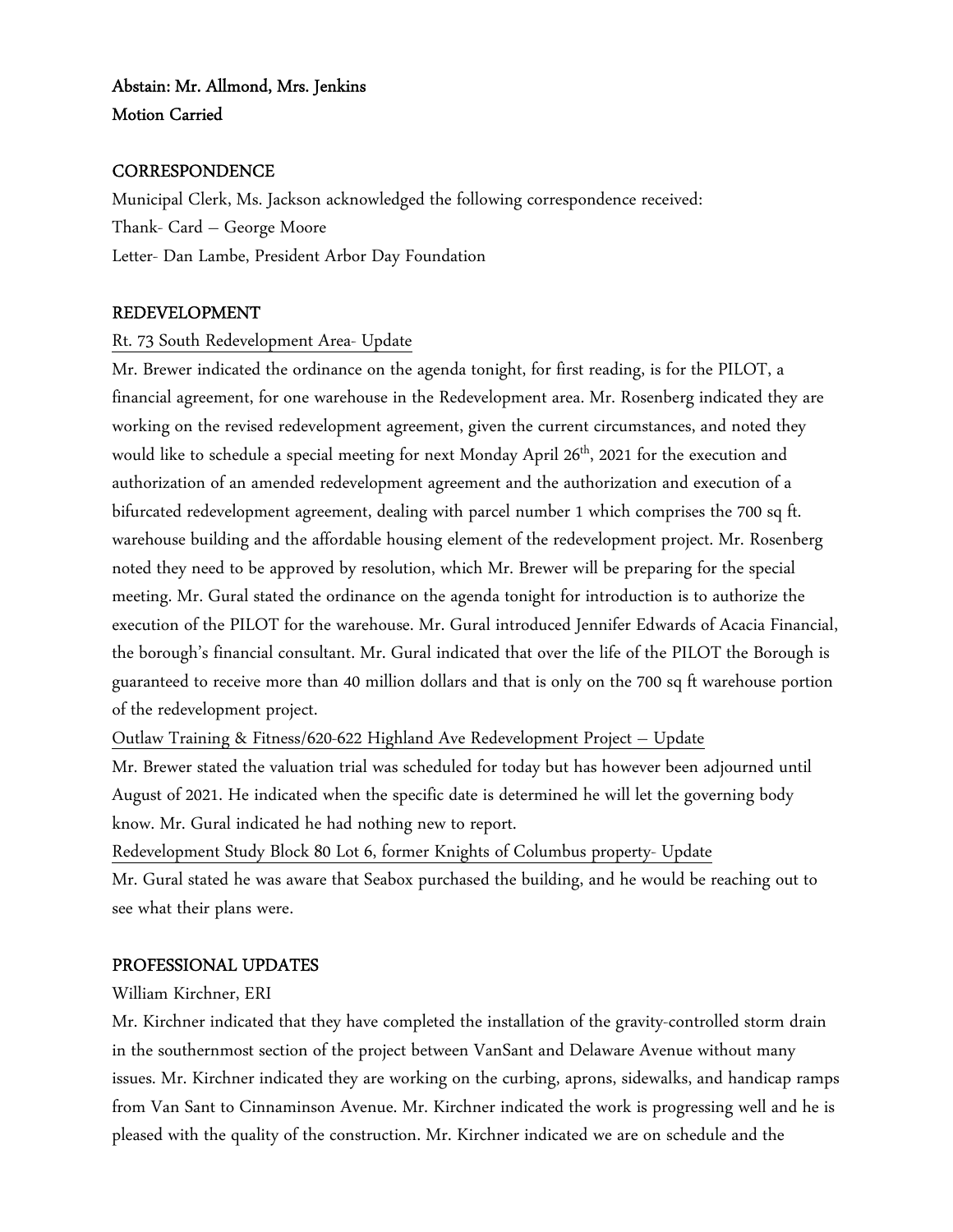contractor has been working four, ten-hour days. Mr. Kirchner indicate the 5<sup>th</sup> and Race Street project will not begin until school is out. Mr. Kirchner stated he was hoping to have the bids out in May for an award in June for the 2021 Road Improvement project.

### PROCLAMATION

Mayor Tait read the following: Arbor Day Proclamation 2021

Whereas, in 1872, J. Sterling Morton proposed to the Nebraska Board of Agriculture that a special day be set aside for the planting of trees, and

Whereas, this holiday, called Arbor Day, was first observed with the planting of more than a million trees in Nebraska, and

Whereas, Arbor Day is now observed throughout the nation and the world, and

Whereas, trees can reduce the erosion of our precious topsoil by wind and water, cut heating and cooling costs, moderate the temperature, clean the air, produce life-giving oxygen, and provide habitat for wildlife, and

Whereas, trees are a renewable resource giving us paper, wood for our homes, fuel for our fires and countless other wood products, and

Whereas, trees in our city increase property values, enhance the economic vitality of business areas, and beautify our community, and

Whereas, trees, wherever they are planted, are a source of joy and spiritual renewal.

Whereas, the Borough of Palmyra has been recognized as a Tree City USA 15<sup>th</sup> year by the National Arbor Day Foundation and desires to continue its tree-planting practices

Now, Therefore, I Gina Ragomo Tait, Mayor of the Borough of Palmyra, urge all citizens to celebrate Arbor Day and to support efforts to protect our trees and woodlands, and

Further, I urge all citizens to plant trees to gladden the heart and promote the well-being of this and future generations.

Dated this 19th day of April 2021



Mayor Gina Ragomo Tait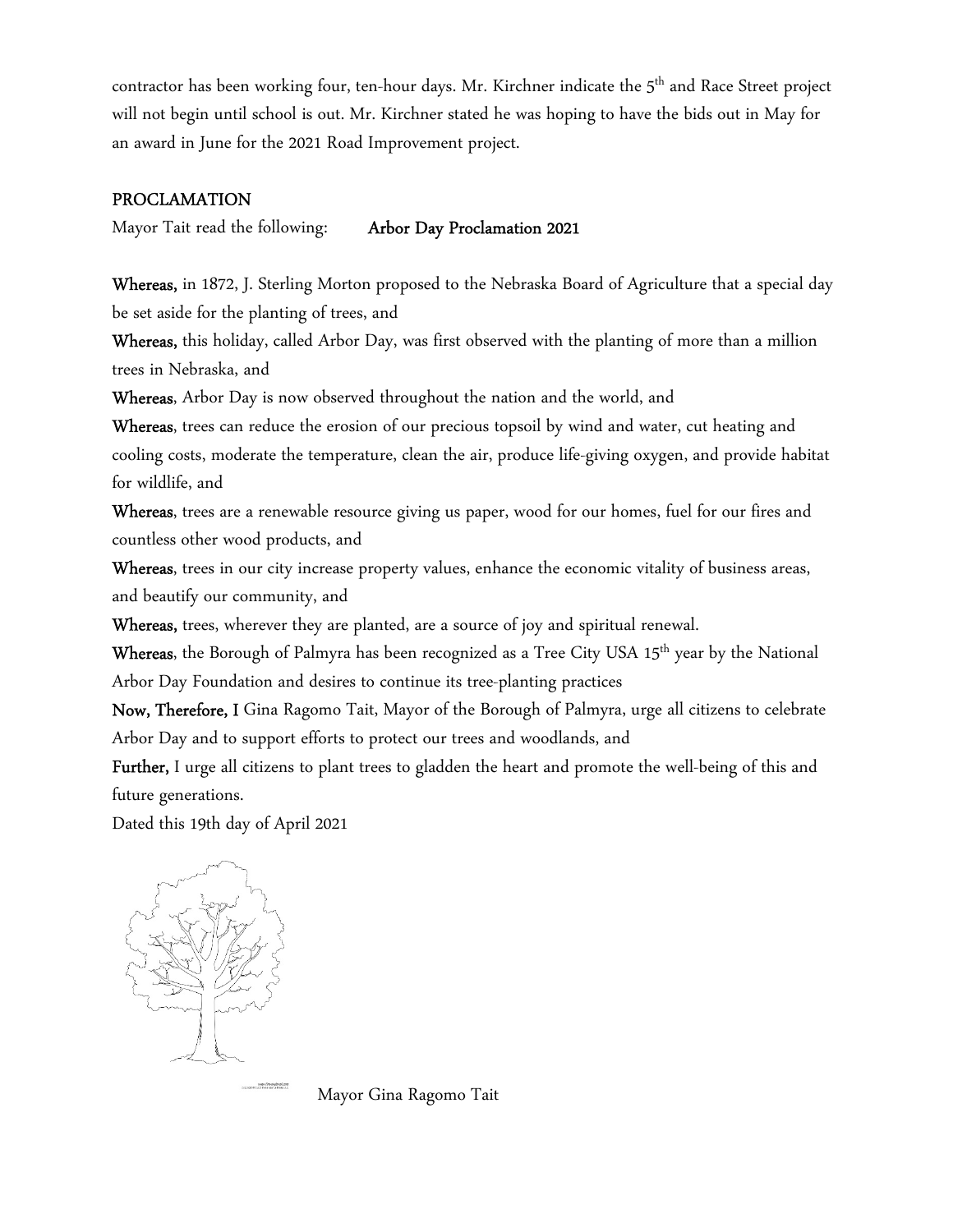### PHS STUDENT REPRESENTATIVES

Andrew Yansick – Mr. Yansick indicated school has returned to a full five-day schedule in house. Coady McCann – Mr. McCann stated the Interact Club has been doing food drives and toy drives and noted that recently they were told they could do a clean-up at the Cove which they have scheduled for May 1<sup>st</sup>, 2021. Mr. McCann noted that wrestling has completed its season with Zack Kahana finishing sixth in the region. Mr. McCann indicated the tennis team has a match tomorrow at Legion field against Pennsville, the girls' softball team has senior night tomorrow and is playing against Maple Shade and baseball opened its season today.

Naomi Caban – Ms. Caban indicated the juniors are working on the Senior Prom and are selling tickets to juniors and seniors but may open the event up to other underclassmen. Ms. Caban thanked all the local business for donating to the 2021 post=prom.

Mayor Tait thanked the students for handing out flyers for the Covid Vaccine Registration event held last Saturday. Mayor Tait introduced Kate Yoakum and noted the school board would have her attend our meetings as a representative of the Board of Education.

Ms. Kate Yoakum indicated she would be attending the meeting just as a representative of the Board of Education and if there are questions or comments, she will forward them to the superintendent for follow-up as he is the spoke person for the board. Ms. Yoakum indicated the board is excited that the students will be returning to in class instruction five days a week, noting for those wishing not to return there remains a remote option. Ms. Yoakum stated that Octavia Lee has been hired, beginning July 1, 2021 as principle for Charles Street School. Ms. Yoakum noted the Board of Education is in the process of developing a new 5-year strategic plan and noted that a draft will be available later this spring. Ms. Yoakum stated a tentative budget hearing is scheduled for May 5<sup>th</sup>, 2021 and noted the following meeting would be held May  $12<sup>th</sup>$ , 2021

#### PUBLIC COMMENT

We requested those participants wishing to have or make a Public comment, email their questions or comments in advance to Municipal Clerk Rita Jackson at djackson@boroughofpalmyra.com. The opportunity to submit comments prior to meeting expired at 12:00 PM on April 19<sup>th</sup>, 2021. All comments will become part of the record and included with the Meeting Minutes. For those who "attended" the Virtual Meeting, Mayor Tait opened the meeting to the public for comments. All comments are part of the record and are included with the Meeting Minutes. Mayor Tait asked for a motion to open to the Public for comments.

Mr. Allmond made a motion to open the public portion for comments. Mrs. Russell second the motion.

#### All members present voted in favor of the motion. Motion Carried

Mayor Tait asked if any comments were received before the meeting. Municipal Clerk, Ms. Jackson indicated no comments were received prior to the meeting.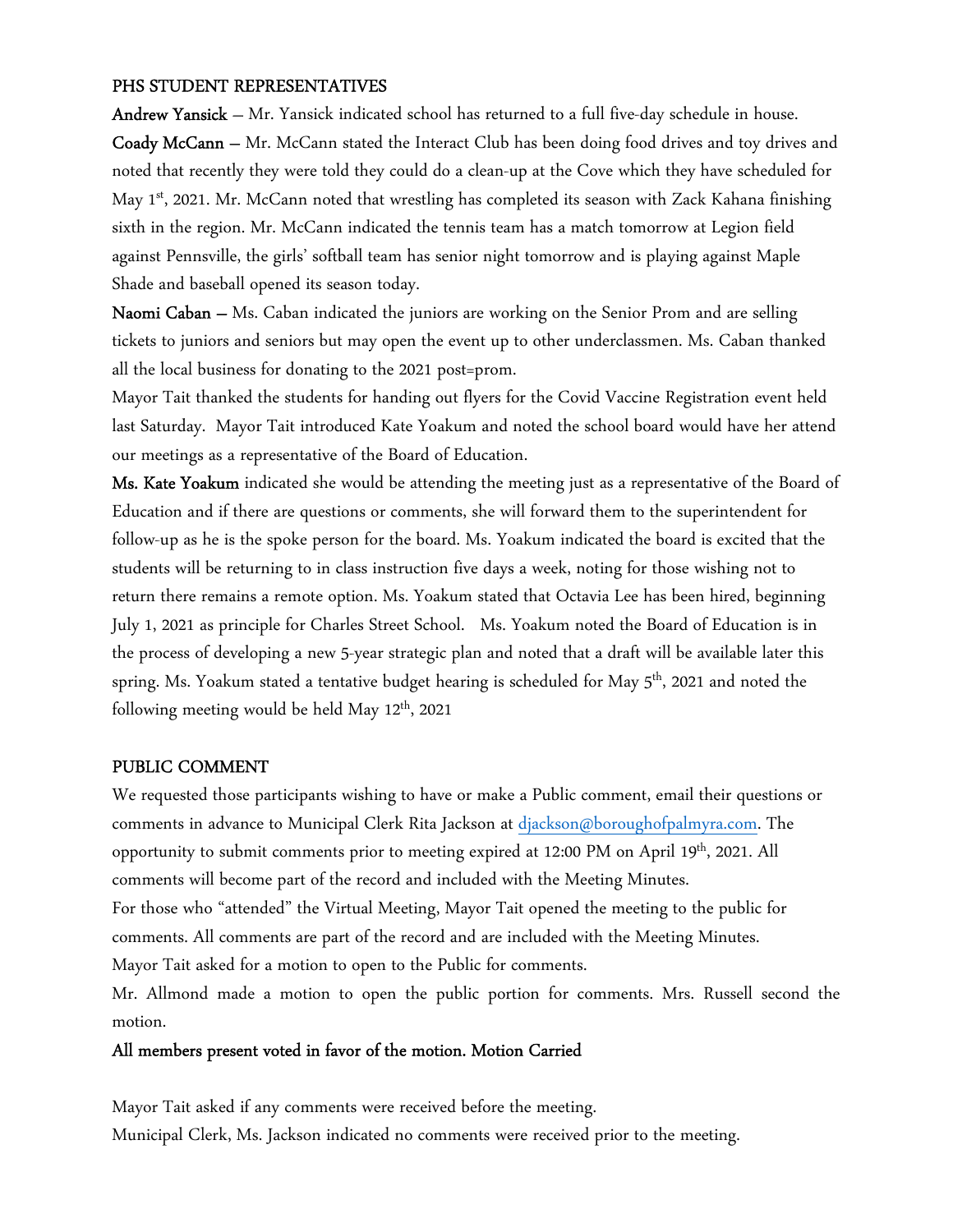Mr. Gift - Horace Avenue- Mr. Gift stated there is an ongoing problem with the neighbors at 404 Horace. Mr. Gift indicated they are having massive parties every weekend. He noted they started in March and have been going every weekend. He stated they are incredibly loud, there is a large amount of alcohol consumption and public urination and all the vehicles that show up have Pennsylvania tags. Mr. Gift stated they along with other residents have called the police numerous times, but the parties continue. President Howard indicated he would follow up with the Chief Campbell and get back to them. Chief Campbell indicated there have been nine calls over the past year regarding noise and parting at that residence. Chief Campbell indicated anyone concerned with the loud noise and partying is welcomed to come to the station and fill out a probable cause statement and the police can call the Judge and find out if there is probable cause for the issuance of a complaint.

Mayor Tait asked if there were any additional comments from those present.

No one from the public wishing to be heard, Mayor Tait asked for a motion to close the Public Portion. Mrs. Russell made a motion to close the public portion, President Howard second the motion. All members present voted in favor of the motion. Motion Carried

# ORDINANCES ON FIRST READING public hearing May 17<sup>th</sup>, 2021

Ordinance 2021-06. An Ordinance of the Borough of Palmyra County of Burlington, New Jersey Approving an Application for a Long-Term Tax Exemption and Authorizing the Execution of a Financial Agreement for a Tax Exemption for an Urban Renewal Project with Respect to the Property Commonly know as Block 156, Lots 1 and 1.01 (Future Lot 1.08) on the Tax Map of the Borough of Palmyra.

Mayor Tait requested of motion to approve Ordinance 2021-06. Mrs. Russell made a motion to approve Ordinance 2021-06. President Howard seconded the motion.

At the call of the roll, the vote was:

INFAVOR: Mr. Allmond, Dr. Cloud, Mrs. Jenkins, Mrs. McCann, Mrs. Russell, President Howard AGAINST: None

Motion carried. Ordinance 2021-06 was approved on first reading.

#### RESOLUTIONS

Mayor Tait stated Resolution 2021-117 and Resolution 2021-118 will be enacted as a single motion, if either resolution needs additional discussion, it will be removed from the consent agenda and voted on separately.

Mayor Tait asked if either resolution needed to be removed from the consent agenda. Seeing none Mayor Tait read the following resolutions into the record: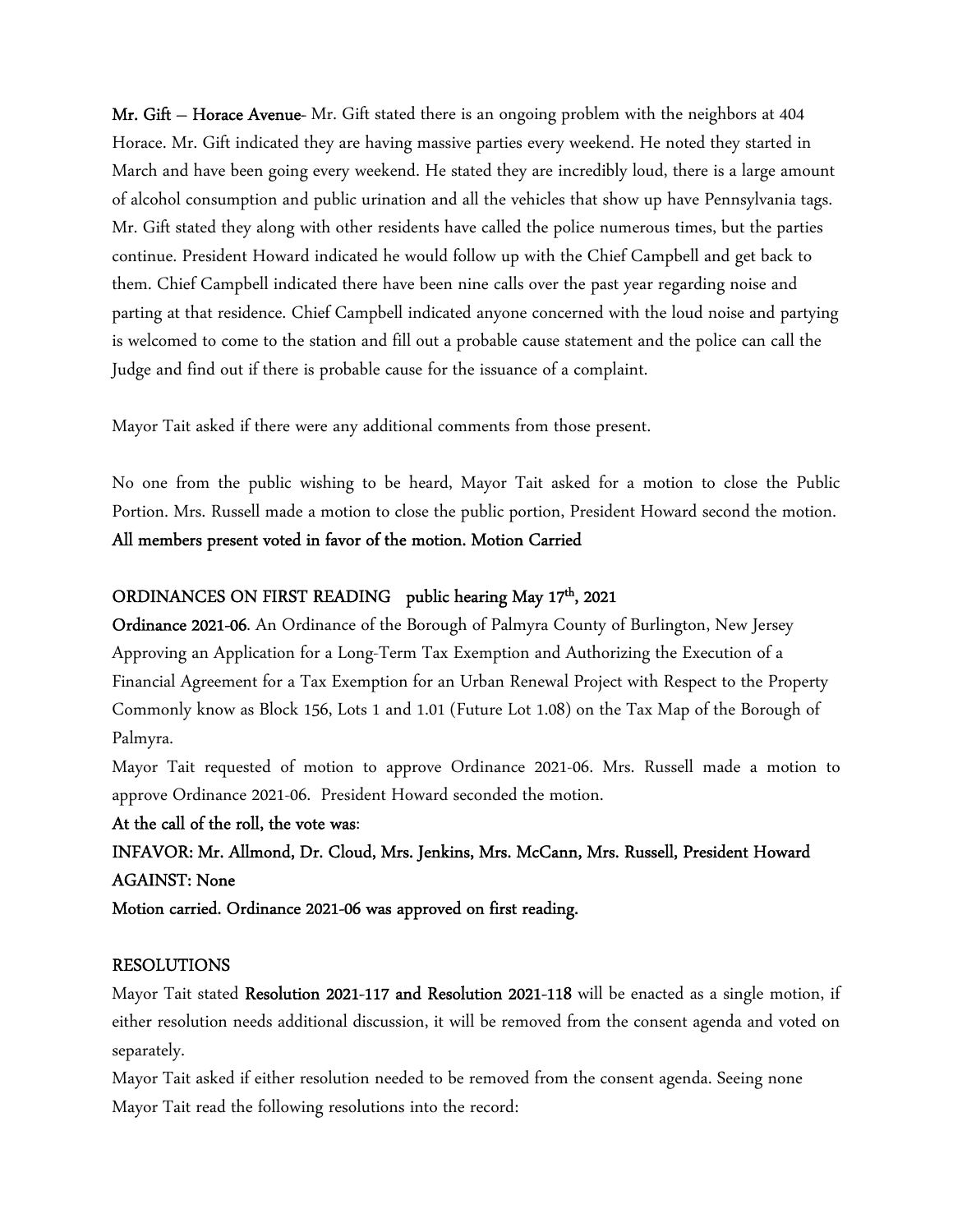Resolution 2021-117, Resolution Awarding a Contract to Environmental Resolutions, Inc. (ERI) for the Engineering Services to update the Evaluation of Harbour Drive per their Proposal Dated March 22, 2021 in the Amount of \$6,750.00

Resolution 2021-118, Resolution Authorizing the Payment of April 2021 Bills in the Amount of \$3,101,549.61

Mayor Tait requested a motion to approve Resolution 2021-117 and Resolution 2021-118.

Mrs. Russell made a motion to approve Resolution 2021-117 and Resolution 2021-118. President Howard second the motion.

At the call of the roll, the vote was:

# INFAVOR: Mr. Allmond, Dr. Cloud, Mrs. Jenkins, Mrs. McCann, Mrs. Russell, President Howard AGAINST: None

Motion carried. Resolutions 2021-117 and Resolution 2021-118 were approved

# MOTION TO APPROVE TREASURERS' REPORTS

Mayor Tait requested a motion to approve the Treasurer's Reports for February 2021, and March 2021. Mrs. Russell made a motion to approve the Treasurer's Reports for February 2021, and March 2021. President Howard second the motion.

# At the call of the roll: INFAVOR: Mr. Allmond, Dr. Cloud, Mrs. Jenkins, Mrs. McCann, Mrs. Russell, President Howard AGAINST: None Motion Carried. Treasurers Reports was approved

# DISCUSSION ITEMS

Mr. Gural indicated the Borough Hall staff is back to everyone working in the office regular hours and he had nothing more to report. Mr. Gural stated that he sent an email to the governing body regarding the Legion Field restrooms. Mr. Gural noted that JIF has indicated that if we open the restrooms at Legion Field then we are required to follow the CDC guidelines. Installing and or allowing port-a-pots does not release our liability. Mr. Gural indicated the CDC guidelines indicate that regular clearing must occur, and it must be documented. Mr. Gural noted that we do not have the staff to clean the restrooms on a regular basis thru out the day/weekend. There was discussion regarding staffing, the cleaning schedules, the probability of the groups using the fields hiring and or cleaning the restrooms. Mr. Rosenberg stated that if the organizations/groups clean the restrooms that does not release the Borough of the liability or ability to be sued and we cannot require them to hire someone to clean the restrooms. There was additional discussion, and it was decided the parks and recreation committee would investigate creating a cleaning schedule and check list for cleaning and would meet with the various sports organizations regarding the possibility of them cleaning the restrooms. Mr. Rosenberg will create a form indicating who specifically from the organization would be responsible for the keys, cleaning the restrooms and opening and closing of the restrooms.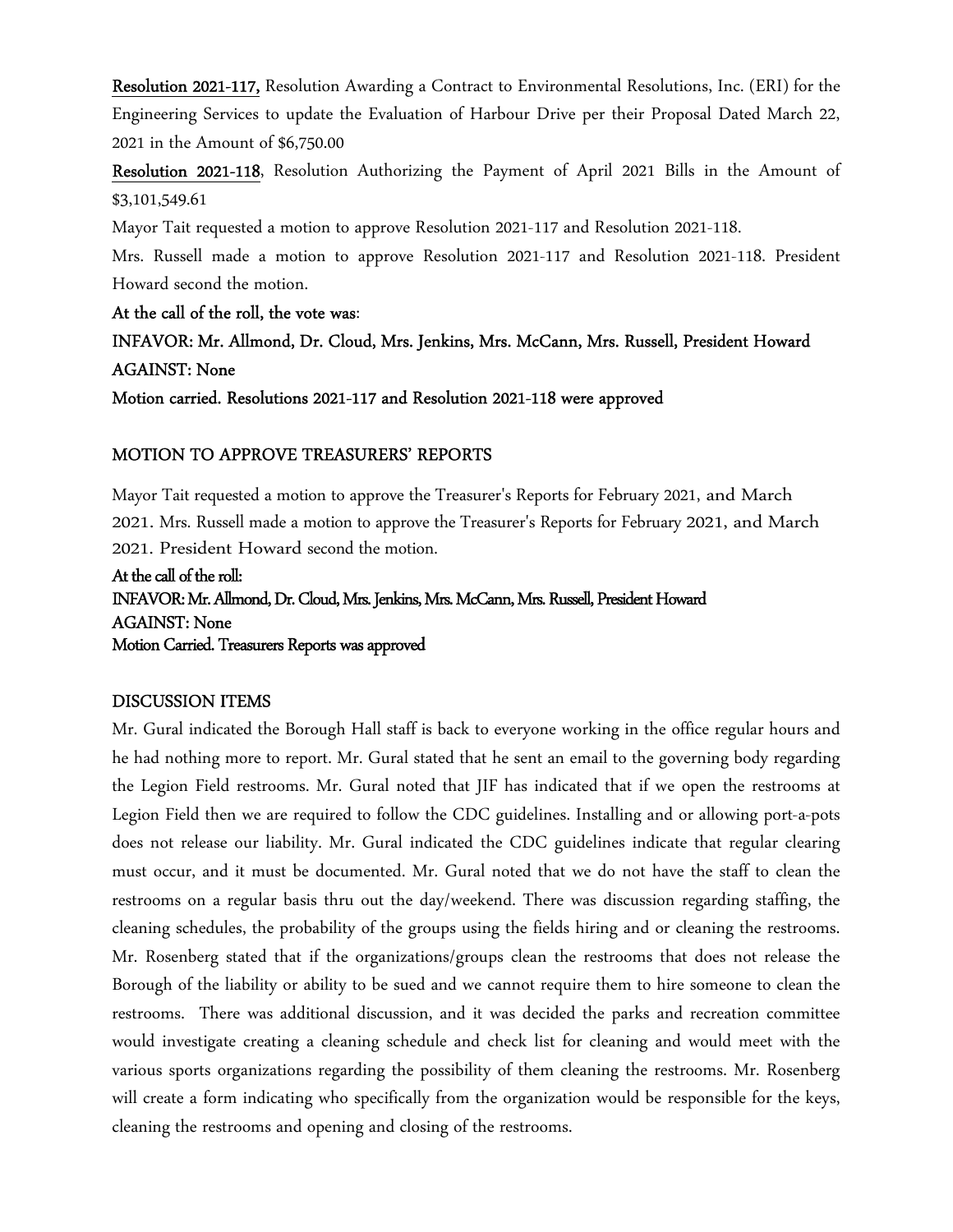Mr. Gural stated the field usage ordinance is on as a reminder that it still needs to be addressed. Mr. Gural indicated the included in your packets was the revised MOU for the Collective Bargaining Agreement with Palmyra Police Association. Mr. Gural indicated he had received the revised contract for the attorney which he and Ms. Condo are reviewing, once completed the attorney will send it to PPA/FOP for their review and in two weeks we should be ready to execute that document. Mr. Gural stated the public works vacancy is a discussion for closed session.

Mr. Gural indicated Chief Campbell indicated the need for Class I Police officers who could do parking enforcement as well as patrol the parks, which the public safety committee will be discussing. Chief Campbell indicated they have completed the second round of interviews for the police department vacancies and have narrowed the field to three individuals. Chief Campbell stated additional information will be presented at the public safety committee.

Mr. Gural indicated the Purchase Order; Council signature requirement ordinance and sidewalk/snow & ice removal ordinance will remain on the agenda until we have additional info for governing body approval.

Mr. Gural indicated the marijuana legislation is something which needs to be addressed soon as they are deadlines which must be met. Mayor Tait indicated additional information will be forth coming regarding the marijuana legalization and the public safety committee will be meeting regarding it soon. Mr. Gural indicated he will be requesting changes to the Riverton Jetter Assistance agreement due to expire in June of this year. Mr. Gural indicated he would have an updated agreement for consideration before the agreement expires.

Mr. Gural indicated the Fire Company lease agreement was increased in the budget from \$15,000.00 to \$17,500.00. Mr. Gural stated we usually sign a 3-year lease; however, the Fire Company is requesting a \$2,500.00 increase over the preceding year in each additional year after the first year. Mr. Gural noted the public safety committee needs to look at the agreement, as it is a significant increase over the threeyear period.

Mr. Gural stated the sewer lateral responsibility ordinance has not been updated since 1969; he noted it needs to be updated just so everyone is clear as to is responsible for which parts of the lateral and sewer connections the homeowners is responsible for and what the Borough is responsible for. Mr. Gural indicated salaries review committee again is a reminder but there are somethings he needs to speak to the governing body about in closed session. Mayor Tait stated she would like one person from each committee get together with a master committee so they can recommendations to the entire governing body.

Mayor Tait indicated she would like to have the parking ordinance ready for the May agenda, noting she would be speaking with Ms. McCann and Ms. Russell prior to that.

Mr. Gural indicated this too is a reminder that the handicap parking sign ordinance needs to be addressed, noting if Mr. Rosenberg could look into making some changes to allow it to be completed by resolution rather than ordinance to speed up the process for our residents.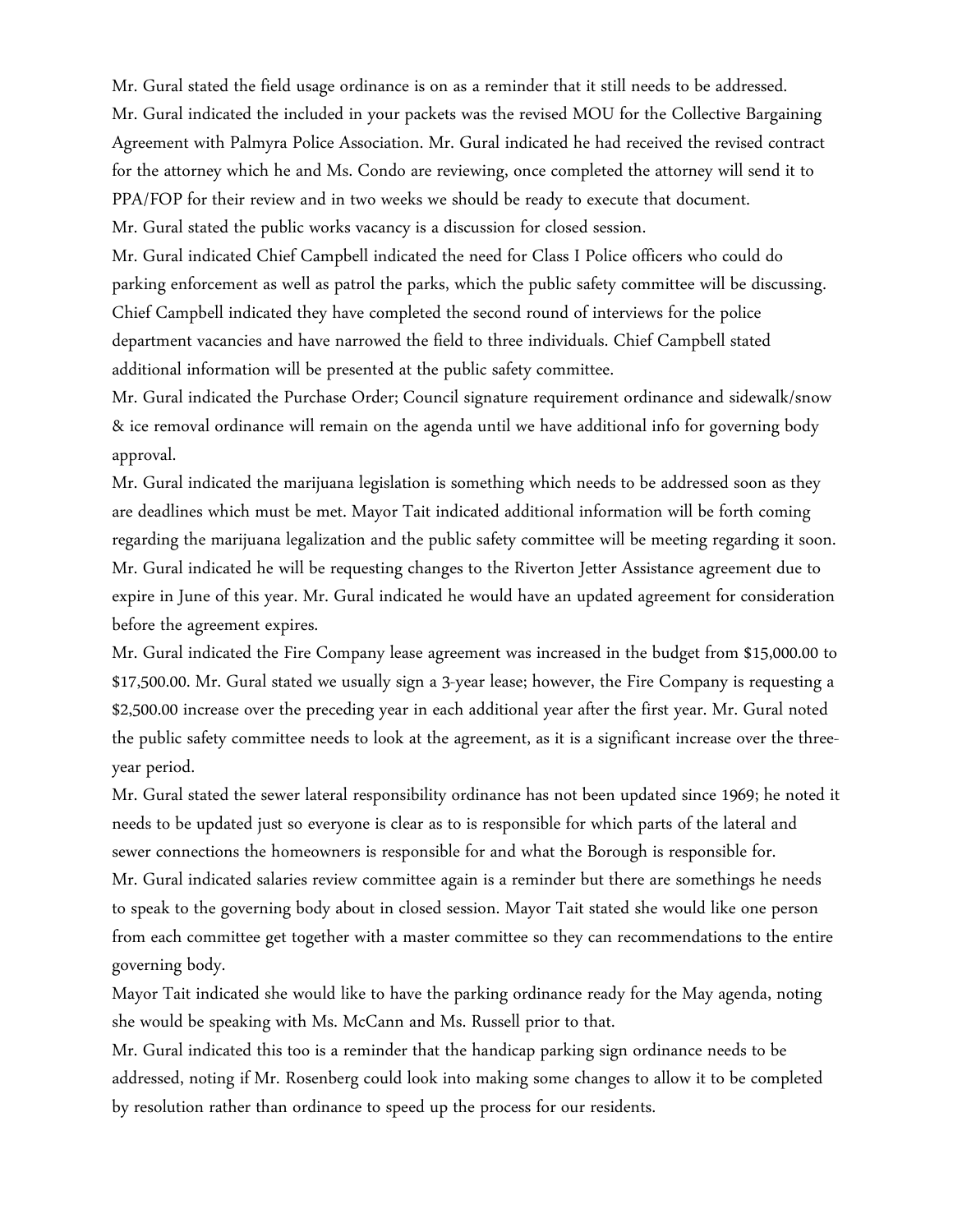Mr. Gural stated the YMCA had again contacted him regarding the Community Center Summer Camp Program. Mr. Gural indicated he told them he would ask the governing body if they wished to open the community center for the summer program. Given the current circumstances and our inability to keep the center cleaned as it should be, it was again decided the community center would not hold the summer camp program.

Mayor Tait indicated she was working on the appointees for the Rt. 130/Delaware River Corridor Plan Endorsement Committee.

Mr. Allmond indicated he currently had no additional information to report regarding the Veterans Memorial Park Improvement Project.

#### ADMINISTRATORS REPORT

Mr. Gural reminded all that the JIF Elected Officials Training Seminar needs to be completed by May  $3^{\rm rd}$ , 2021. Mr. Gural noted that every one of the governing body members needs to attend the JIF Elected Officials Training Seminar noting that the Borough receives \$250.00 deduction from our insurance premium.

Mr. Gural noted the need for everyone who works with or around minor children to take the Safe Treatment and Protection of Minors Training Webinar also required to have a criminal background check completed by the Police Department.

Mr. Gural indicated all Financial Disclosure Statements are currently due to be completed by April 30th, 2021.

Mr. Gural also noted the codification project has been completed and the supplements are in. Please contact Ms. Jackson if you have a code book so it can be updated.

Mr. Rosenberg indicated that a cross appeal was filed against Roto Cylinders tax appeal regarding their 2021 assessment. Mr. Rosenberg noted we currently have two appeals pending by Roto Cylinders and we have a motion to dismiss their last year's appeal for failure to provide their experts report. Mr. Rosenberg indicate he will have additional information at the next meeting.

# COUNCIL COMMITTEE REPORTS

President Howard indicated that many committees had not yet had an opportunity to meet. President Howard stated the committee reports should be ready for the May  $17<sup>th</sup>$ , regular council meeting. Mayor Tait thanked Mr. Gural, Mr. Rosenberg, and Mr. Brewer for all their hard work over the weekend regarding the redevelopment agreement. Mayor Tait noted that the groundbreaking ceremony will take place on May  $21^{st}$ , 2021 at a time to be determined.

# MAYOR AND COUNCIL COMMENTS

Mrs. Russell- no comment Dr Cloud – no comment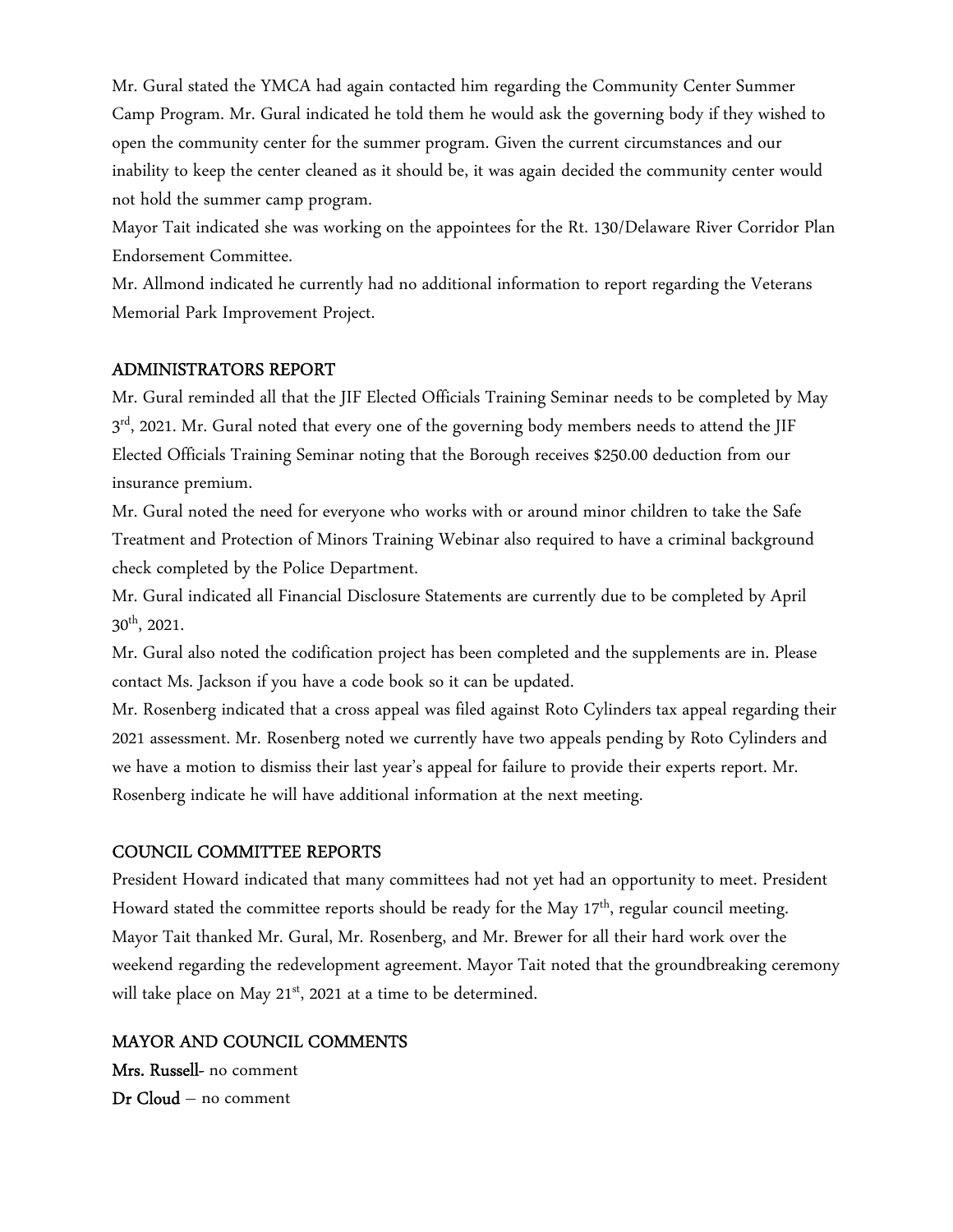Mrs. Jenkins – Mrs. Jenkins stated the covid vaccine clinic was very well put together. Mrs. Jenkins noted that the vaccine is available at the Palmyra Pharmacy which should be getting about 100 shots per week.

Mr. Allmond – Mr. Allmond noted the great job of putting together the covid vaccine clinic and thanked Mr. Gural and Mr. Rosenberg for all their work on the redevelopment agreement this weekend.

Mrs. McCann- Mrs. McCann thanked everyone for talking about the bathrooms at Legion Field. Mrs. McCann noted the covid vaccine registration/clinic went very well.

President Howard- President Howard thanked Mr. Gural and Mr. Rosenberg for their dedication and work on the redevelopment agreement. President Howard also thank Mayor Tait for all her efforts in putting together the covid clinic. President Howard also noted he and Mayor Tait we on the call with the Legislator from Philadelphia regarding the noise coming from the parks. He noted that they are putting a lot of work into quieting down the noise coming from the parks in Philadelphia. President Howard stated Ann Smith from the Harbour would be setting up a town watch to notify certain people when the noise occurs and to try to identify where it is coming from.

Mayor Tait stated our covid-19 case count is up to 504, she noted that over 50 vaccinations took place at the covid registration clinic. Mayor Tait thanked Councilwomen Jenkins, and McCann for their help. Mayor Tait also thank OEM Officer Dreby for his help with the project.

Mayor Tait indicated the community garden will be starting and anyone wishing to participate should contact either Dr. Cloud or her. Mayor Tait again reminded everyone that we accept electronics for recycling. Mayor Tait noted that on June  $19<sup>th</sup>$ , 2021 we will be partnering with Riverton Borough with an electronic collection site in front of the community center. Additional information to follow. Mayor Tait indicated she has received a lot of emails regarding potholes, please keep them coming so they may be addressed. Mayor Tait noted that if anyone received or receives an email from councilman20@gmail.com indicating it is from her, do not answer it or open it as it is not her and she did not set it up.

Mayor Tait asked if everyone was available for a special meeting on Monday night at 6:30pm regarding the redevelopment project. All agreed they would be available and/or would make every effort to make it.

Mayor Tait asked Mr. Gural and Mr. Rosenberg if there were items for closed session. Mr. Gural and Mr. Rosenberg indicated yes. Mr. Gural stated there are some personnel matters that need to be discussed.

Resolution 2021-119 Resolution Excluding the Public from Certain Meetings Pursuant To Section 8 of the Open Public Meeting Act C. 231 P. L. 1975 for matters relating to: Personnel

Mayor Tait requested a motion to approve Resolution 2021-119. Mrs. Russell made a motion to